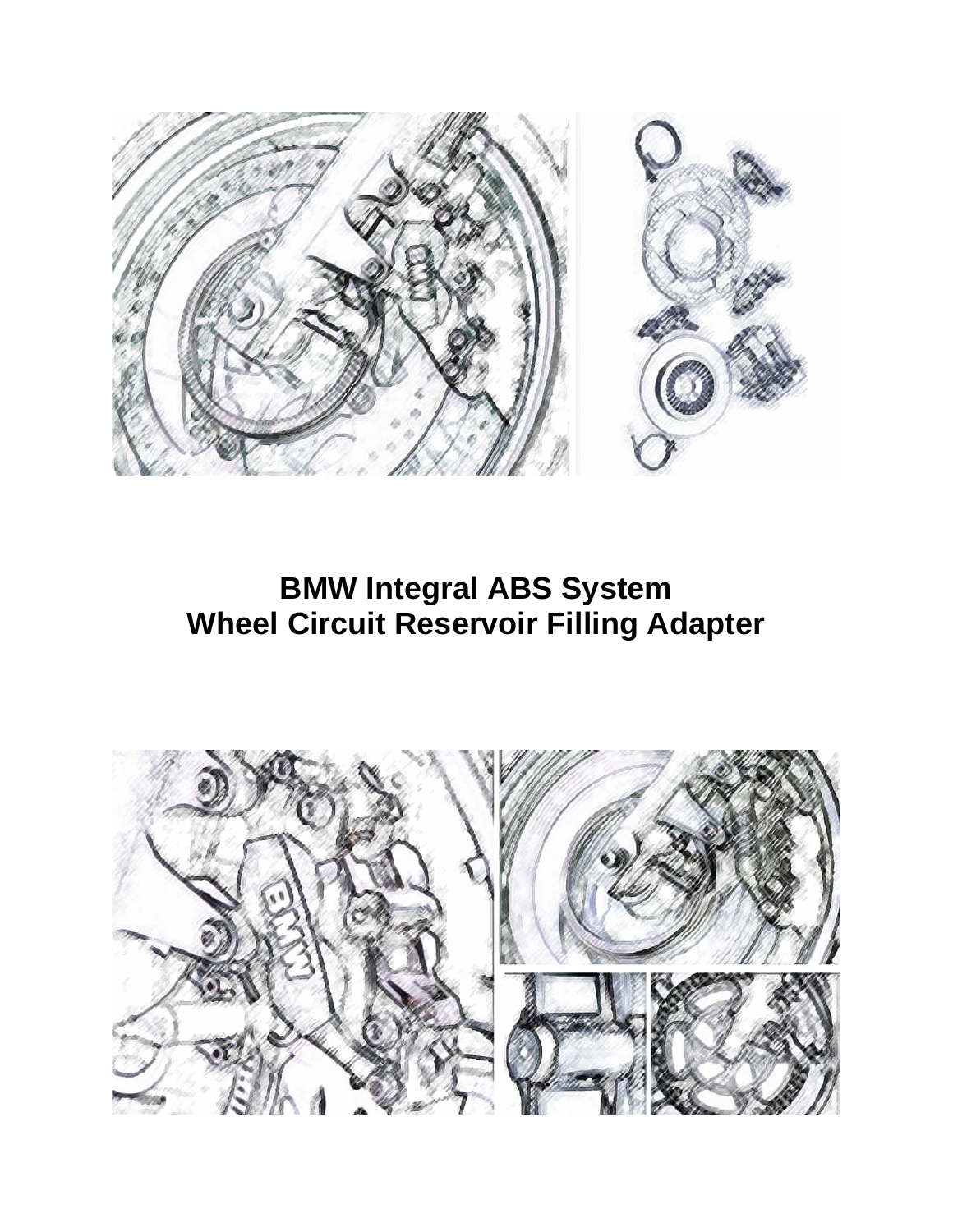### *by* **Dana E. Hager** *&* **Charles B. Gilman**

#### *editorial support and review by* **Brian D. Curry**

Send comments/corrections to

dehager@rcn.com

First Edition 5-30-2004

The author(s) have described how they made the parts/ tooling. The construction was based on their experience, knowledge, skills and available materials and tools. Our experience, knowledge and skills maybe and likely are different from any potential users of the information here. Users may not have the material and tools we had available. What was, or is, obvious to us and so not described, may not be apparent to potential users at all. Therefore, they/ we assume no liability for any damage or injury caused by any errors or omissions in this description. Please consult the OEM maintenance manual before doing any work. Use at your own risk.

All contents Copyright © 2004 by the original author(s)

All rights reserved. Not to be reprinted, translated or duplicated either wholly or in part without prior written permission.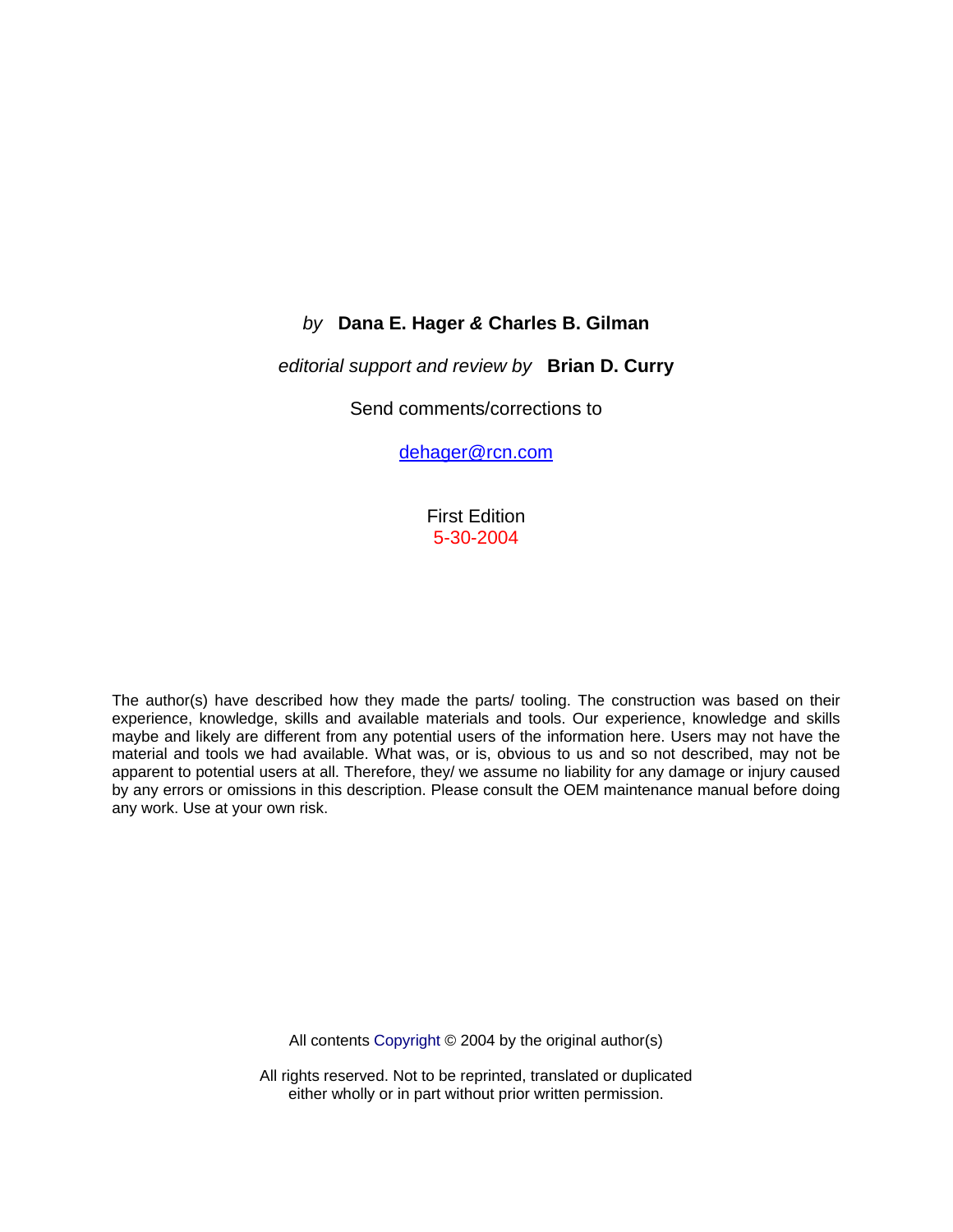# **How To Make the Filling Adapter**

The OEM BMW tool PN: 34 1 580 costs approximately ~US\$200 dollars. Here you will find instructions on how to fabricate an equivalent device for ~US\$30 dollars. The original idea for this tool came from Brian Rozema (*rosemab* – on the www.bmwsporttouring.com list). Many thanks to Brian for taking the time to research the parts and construct the original tool.





### **Funnel**

McMaster-Carr www.mcmaster.com PN: 4005T5 US\$3.79 No minimum order and they ship same day.

#### **TOP**

US\$23.52 (*Tool - 34 2 541*) BMW PN: 90 88 6 342 541 (*For ~2002 and older bikes*) BMW PN: 34 51 7 677 998 (*For ~2003 and newer bikes*) You should be able to order this from any BMW shop. Check your bike before ordering.

### **O-ring - 5/8" OD x 3/32" Width**

The "TOP" does not come with an o-ring. You will need to seal the funnel assembly to the "*wheel circuit reservoir*" when you fill it. Any hardware store should have this. Be sure to get a few extra.

### **JB Weld**

Cold weld, two part steel epoxy resin. Will bond virtually any combination of materials and will not be affected by brake fluid. Any filled epoxy should work, check the label for compatibility with brake fluid.







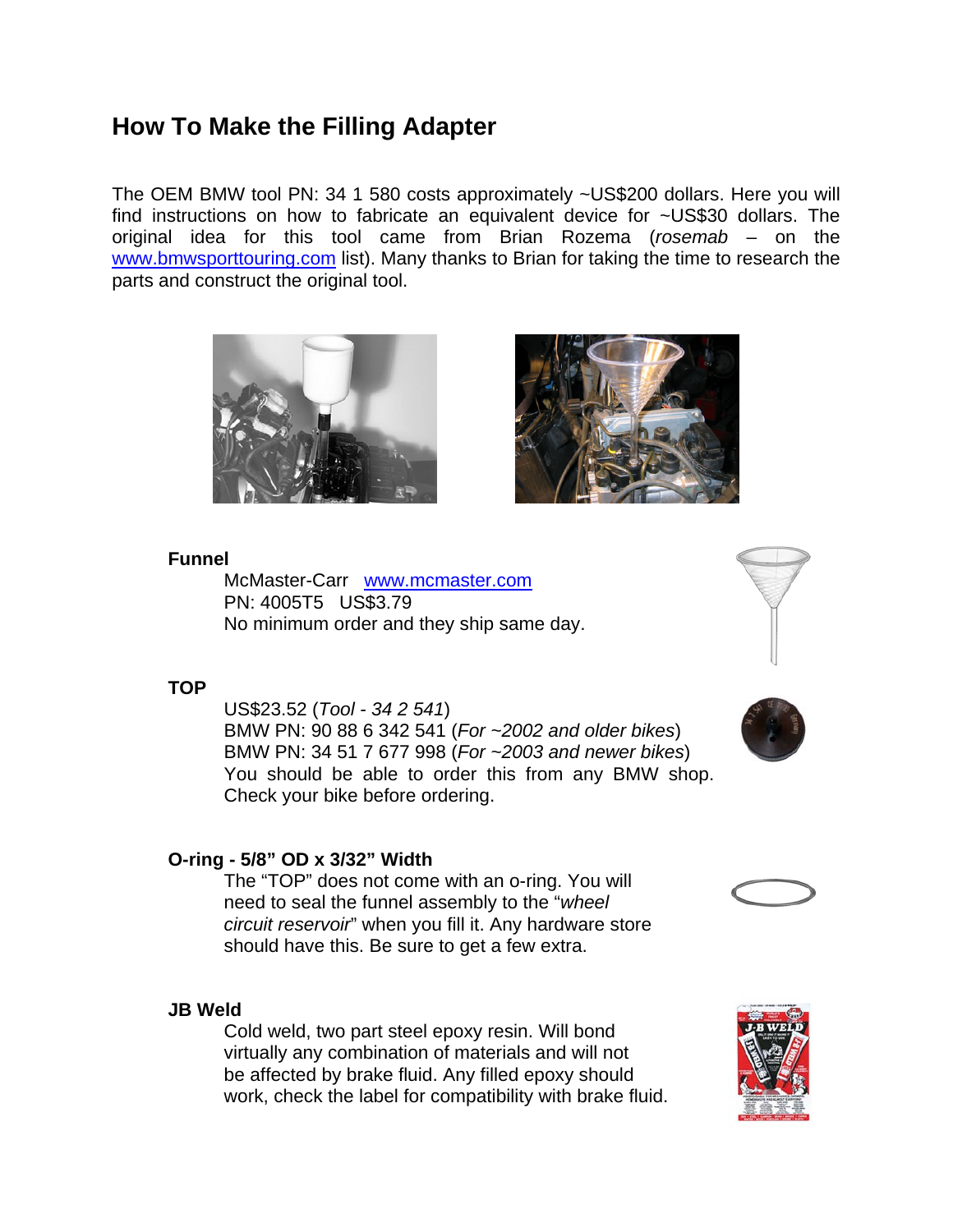## **How To Make the Funnel Adapter -** *Continued*

- 1) Drill a hole for the funnel stem in the center of the "TOP". Using a 3/8" drill bit will result in a slightly small hole. However the "TOP" is plastic so work the drill bit in and out and wobble it a bit until you get a snug fit for the funnel stem.
- 2) Cut the funnel stem end square. Rough up the last 3/8" with some sandpaper so the filled epoxy adheres well. Clean the epoxy joint surfaces with some alcohol. (Methanol, Isopropyl etc.)

- 3) Mix the J-B Weld epoxy as directed on the label. Apply the epoxy to the stem and TOP surfaces that will be touching. Insert the funnel stem in the TOP. Build up the funnel stem to TOP joint for support. Fill or cover the small vent hole on the "TOP" with epoxy.
- 4) Keep everything square and allow to setup for 24 hours in a warm area. Install the o-ring when dry.







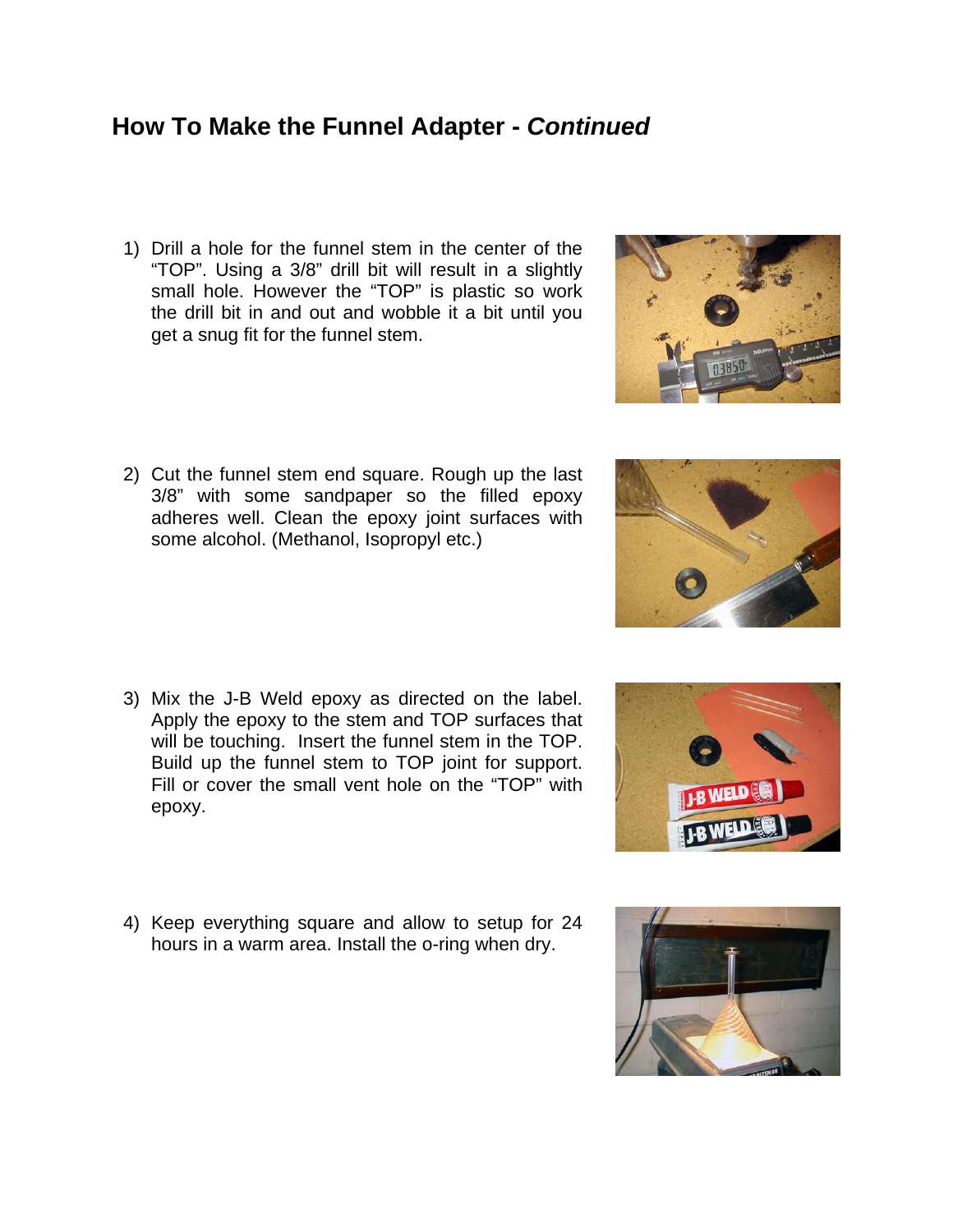# **How To Make the Brake Caliper Spacers**

You will need some wooden blocks to keep the brake wheel cylinder pistons pushed back into the caliper during the flushing process. (This minimizes old fluid "hiding out" in the wheel cylinders during flushing and maximizes new fluid in the system when you are done.) You will also need the wooden blocks to set the PROPER/CORRECT fluid levels in the *"wheel circuit reservoirs".* (If this is not done an ABS fault condition can occur.) These blocks of wood will replace the OEM BMW (*Brake Caliper, Piston Reset*) tool PN: 34 1 530 which cost approximately ~US\$480 dollars.



Brake Caliper, Piston Reset Tool Wooden (*Oak*) Piston Spacers



Front pistons being pushed back.



Rear pistons being pushed back.





Front pistons being pushed back and blocks inserted.



Rear pistons being pushed back and blocks inserted.